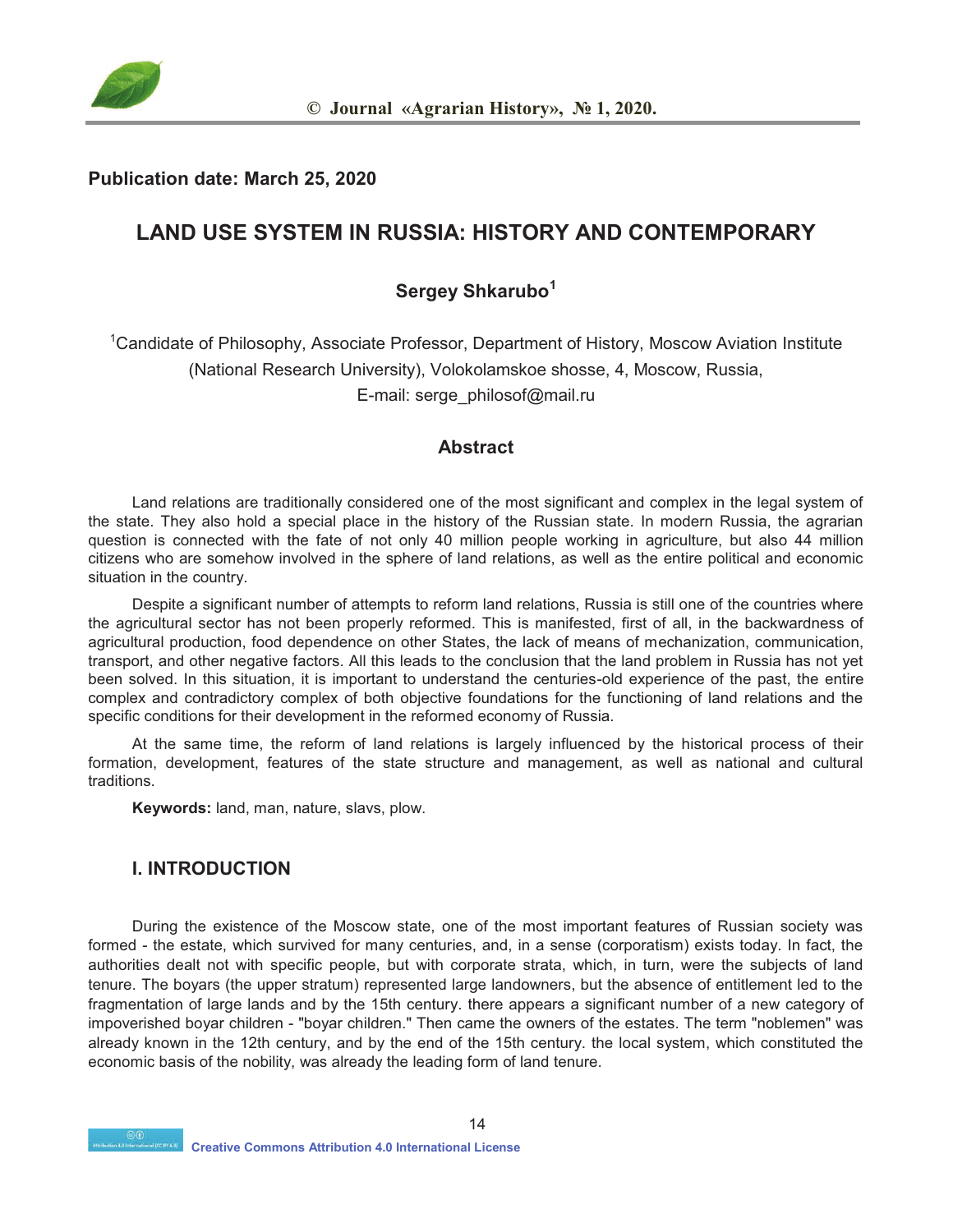

#### **II. DISCUSSION**

Chronicle materials contributed to the of the article: Icelandic Viking sagas about northern Russia, The Tale of Bygone Years according to the Laurentian List, the Suzdal Chronicle, the Tver Chronicle, the Nikon Chronicle, the Ipatiev Chronicle, the Novgorod First Chronicle, etc.

The work also used materials from medieval legal acts, codes of legislation: Russkaya Pravda Extensive edition, Charter of Smolensk Prince Rostislav Mstislavovich, Cathedral Code, etc.

Among the early researchers of the Russian past, one should first of all name V. Tatishcheva and I.N. Boltina. In addition to the most valuable facts directly on the history of Russia, they made a number of interesting assumptions in the field of the legal system of the Russian state and the Eastern influence exerted on it.

The works of such great scientists as N.M. Karamzin, V.O. Klyuchevsky and S.M. Solovyov. N.M. Karamzin in his "History of the Russian State" devoted volumes 2 and 3 to the period under study.

Soloviev in his fundamental work "History of Russia from Ancient Times" also actively touches upon the problems of the development of state power and the legal system of Russia during the creation, development, restoration and prosperity of the Moscow state, the agrarian question. IN. Klyuchevsky in his "Course of Russian History" gave a completely different description of the history of the state and its political institutions than its predecessors. He avoided a consistent presentation of historical facts in chronological order, dwelling in detail on phenomena or historical personalities in those cases when he considered their role in the fate of the fatherland to be of paramount importance. He also defines the periods of Russian history especially, and noted the special properties of the state in each of them and its relationship to the land. A special place is occupied by the works of such scientists as: G.V. Vernadskogo, Gumilyova, V.A.Kuchkina, R.G. Skrynnikova, and others. In the influence of the East on the Moscow state, they see a strong charge of originality introduced into the course of Russian history.

An important contribution to the development of legal knowledge about the legal antiquities of the Moscow state was also made by O. I. Chistyakov, P.I. Khachaturov, S.V. Zhiltsov.

The scientific literature on the agrarian question, published in the post-revolutionary period, met the ideological and political requirements of that time. The works published at that time covered the development of agrarian legislation and the implementation of reforms from class positions, which excluded the possibility of an objective assessment of the situation. The changes that have come in recent decades have led to the beginning of a new stage in historiography. Many seemingly unshakable postulates were revised, previously inaccessible archival materials began to be used more widely in historical and legal research, the focus of assessing land relations shifted from the plane of politics to the plane of the economy.

Of today's researchers of land legal relations in medieval Russia, it is necessary to note the works of such scientists as P.M. Kolovangin, S.V. Nikolsky, A.A. Nikonov.

#### **III. RESULTS**

The historical experience of the evolution of land relations shows that land ownership has always been the object of close attention of society and the state. Certain restrictions on the rights of land ownership have existed since ancient times, the development of land ownership under the rule of feudalism and subsequently capitalism in European countries also did not lead to its absolutism, but, on the contrary, expanded restrictions on private ownership of land. The development of legal instruments and the economic mechanism for regulating land relations took place in accordance with the development of industrial economic relations in society.

15

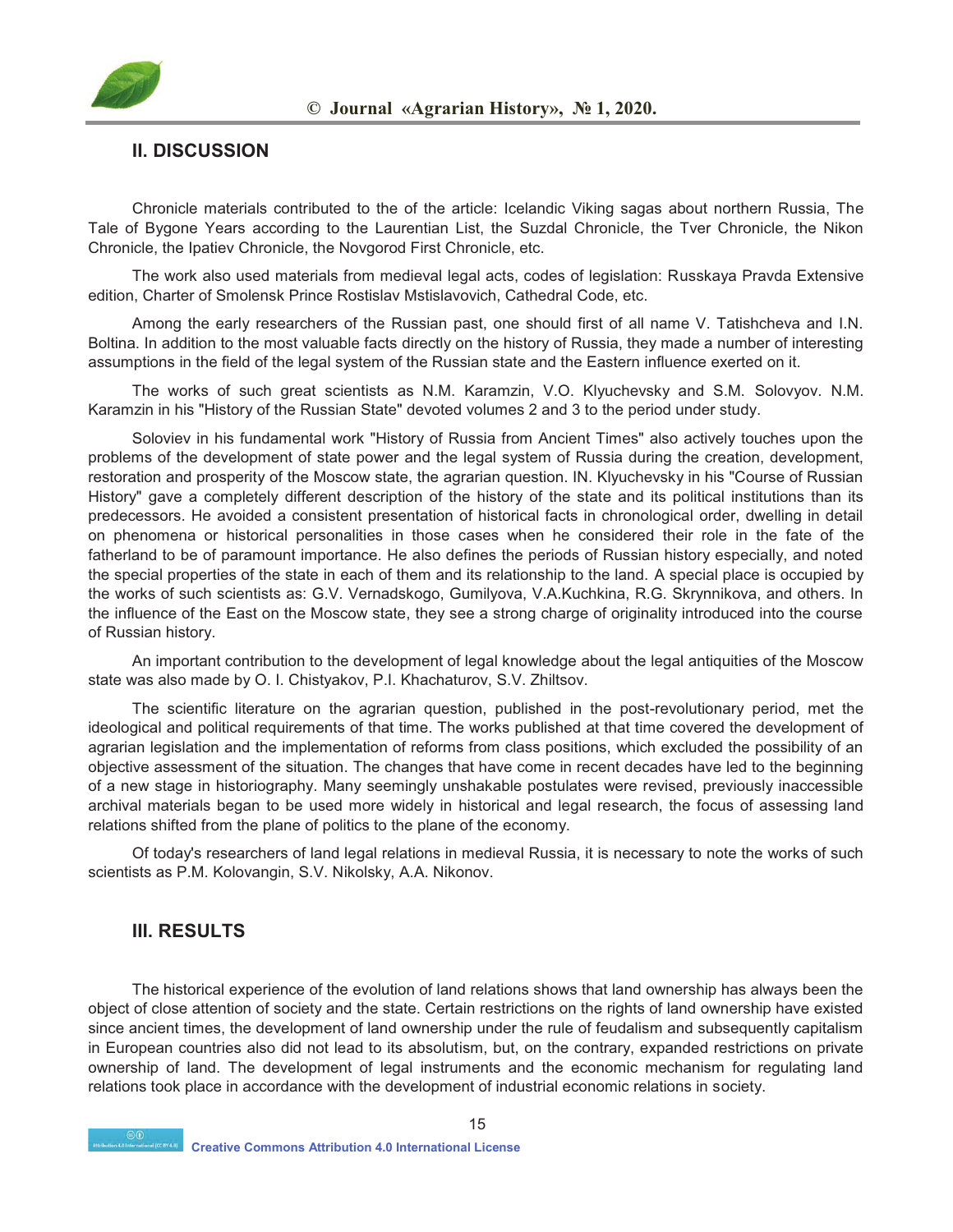

The European experience in land use regulation was well known in pre-revolutionary Russia.

With the end of semi-nomadic agriculture in the X century, the Western and Alpine Slavs on arable land had a three-field system of agriculture, practiced by the Romans and Germans even earlier.

Under this system of agriculture, winter cereals (wheat, rye) were sown on the same field in the first year, spring cereals (oats, barley) in the second year, and then the land rested in the third year. Whether this system was also known to the Balkan and Eastern Slavs is not established, but it is very likely that it was, since the names ozim and Yar and Yarina are common Slavic and ancient, and in Russia they are already mentioned in texts of the XII century.



Prehistoric sickles from the Roman era: 1 - Stradonica; 2-3 - Carnuntum; 4 - Cologne on the Rhine; 5–6 - Aboba; 7 - Semice; 8 - Gulbische near Chernigov; 9 - Small. Künau near Desava; 10 - Kotino, Petrograd province .; 11 - Borki near Ryazan; 12 - Lucin; 13 - Lithuanian type XI century; 14 - Forget; 15 - Factory.

From cereals at that time sown: wheat and its varieties-Paya, rye, oats, barley 22 and mainly millet (panicum miliaceum, panicum italicum L.), which is attested as the main food of the Slavs in the VI century, and the rhetorician Priscus speaks of millet among the Slavs in the V century, even on the territory of Hungari. One Slavic prayer, which Ibn Ruste preserved verbatim from the pagan period, contains a request specifically for the harvest of millet.

In Polesie, where grain crops did not grow at all, the ancient Slavs fed mainly on the fruits of the plant Glyceria fluitans (common mannikin), which grew there in abundance and was exported from there in the XIX century. From other cultivated plants, the Slavs sowed peas, lentils, flax, hemp and other plants.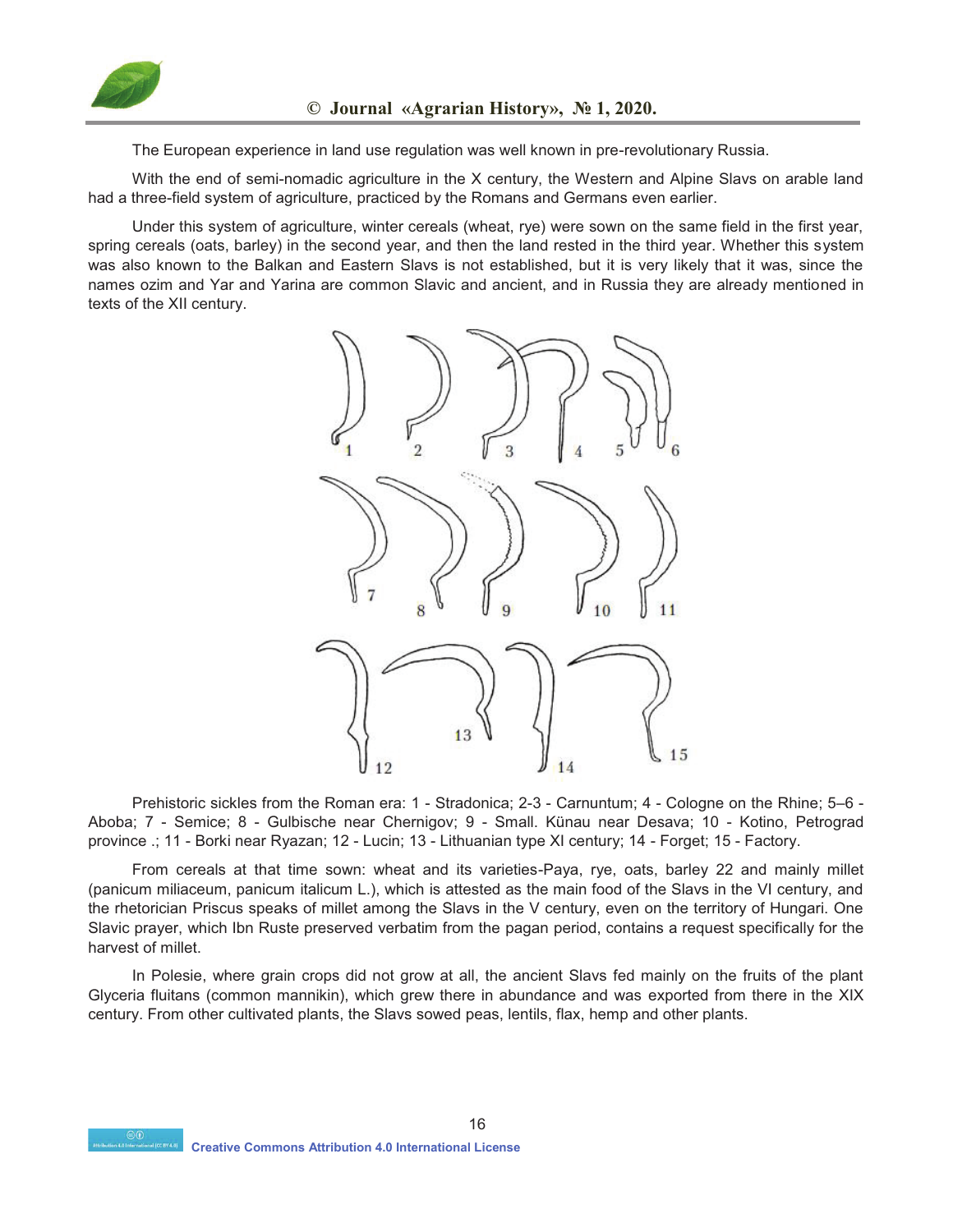



Mill and millstone (sectional view) found near the Cutters in Lusatia

All well-known schools and trends had their adherents, but it was more traditional for Russian scientists to study the experience of Germany. Regulatory measures, including "imperative law" rules, economic regulators and real-time responses developed by the German New School of Administration, constituted a system for influencing the private landowner. The logic of the New Administrative School of Germany made it possible to create a unified land policy in the territory under conditions of mixed ownership.





1. plow on carpet from Bayeux, 2. image of a plow from a French manuscript of the 12th century. (according to Mueller).

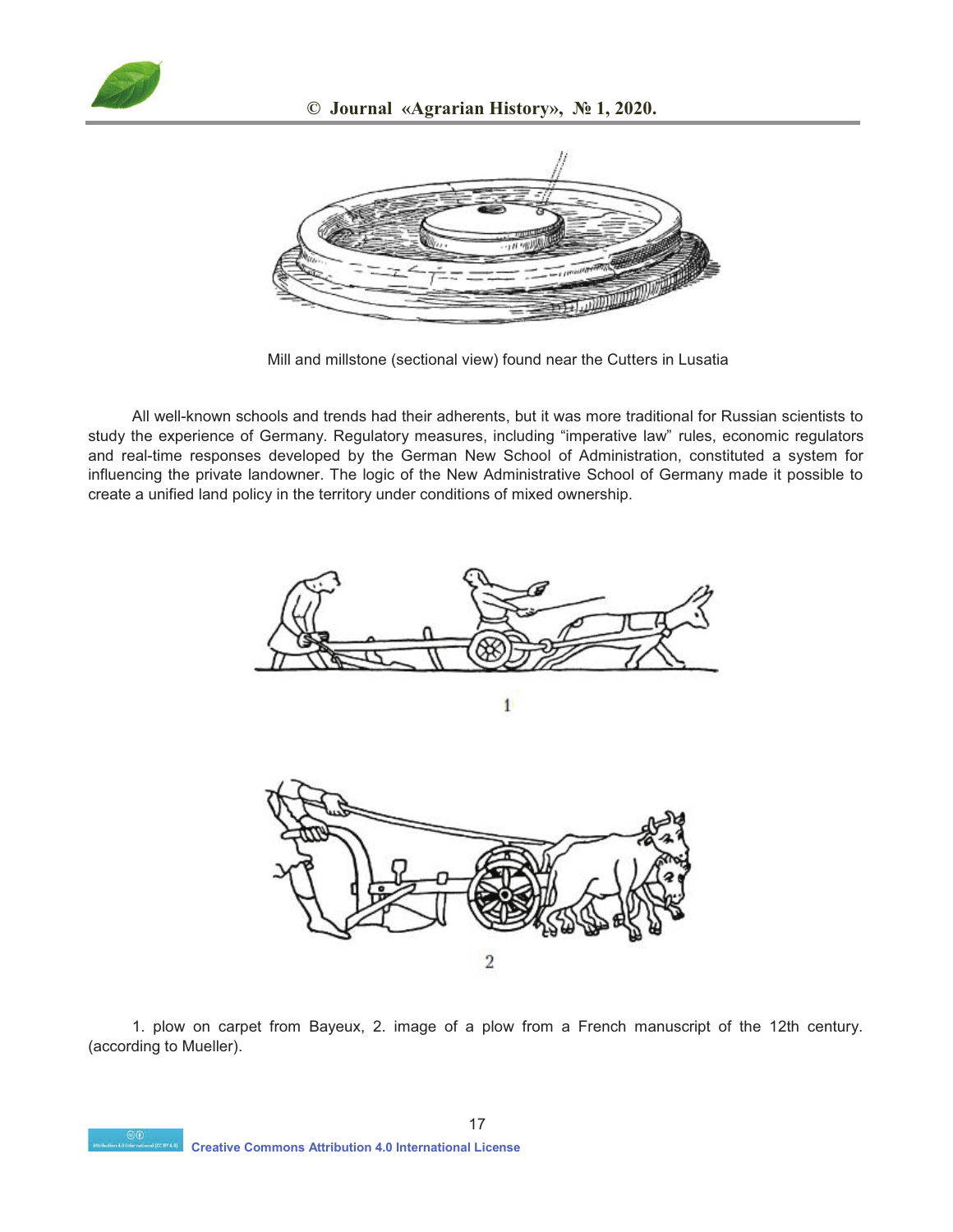

It corresponded well with the stage of development of Russia at the beginning of the 20th century and could be used as a comprehensive strategy at a new stage in the development of land relations. However, the abolition of private ownership of land in Russia in 1917 led to the formation of a different mechanism of land policy, including strict administrative territorial planning, legal redistribution of land, and gratuitousness of its use. Unfortunately, despite all the advantages and possibilities of public ownership of land, the state has not received rational and efficient land use.

Currently, the Russian Government is dominated by the tendency to use neo - liberal approaches, which, after the long - term dominance of state ownership of land, presuppose active privatization of land and rely on the functioning of the land market. However, the free market is not able to solve all the problems, because its potential is limited. Economically, the most profitable use of land does not always increase the welfare of society, therefore, the development of private land ownership in Russia is impossible without regulation of land relations by the state, and the experience of many countries is a vivid example of this process. At present, the Russian state, with the help of the executive authorities created by separate federal laws of state corporations and federal funds, is making attempts to exert a certain regulatory effect on the land market. This contradicts the ideas of classical economic theory, but is consistent with the theory of J. Keynes, who believed that the dynamic development of the market requires its state regulation.

#### **IV. CONCLUSION**

In modern scientific literature and periodicals, various terms are used that lie in the field of research of the problem indicated by the author. The terms "regulation of land relations", "restrictions on land ownership rights", "land management", "control and management of land use", "regulation of the land market" in essence reflect the need to attract public and state attention to land as a special factor production and economic resource. In general, all these terms are reduced by the author of the work to a single, generalizing concept - "land policy". Land policy is a set of regulatory measures that affect the ownership of land, its use and the distribution of income from its exploitation, leading to the most efficient use of land in order to maximize the satisfaction of current and future needs of society.

Land policy is a fundamental part of the general economic policy of the state, which determines the aspects of the development and use of other measures of state regulation; reducing corruption risks and giving dynamism to the processes of modernizing economic development. Environmental, transport, investment, industrial and other types of policy, one way or another, should be based on the foundation of the current, as well as on the plans for medium and long-term land policy of the state.

## **REFERENCE LIST**

Alekseev Y.G. (1966) Agrarian and social history of North-Eastern Russia XV-XVII centuries. *Pereyaslavsky district.* Pp. 27-31. (in Russ).

Barberini R. (1991) Journey to Muscovy by Raphael Barberini in 1565. *Foreigners about ancient Moscow. Moscow XV-XVII centuries.* Pp. 66-67. (in Russ).

Fechner M.V. (1967) Conclusion (a village of northwestern and northeastern Russia of the X-XIII centuries according to archaeological data). *Essays on the history of the Russian village X-XIII centuries. M. P. 277.* (in Russ).

Froyanov I. Ya. (1980) Kievan Rus*. Essays on socio-political history. L.* Pp. 67 -227. (in Russ).

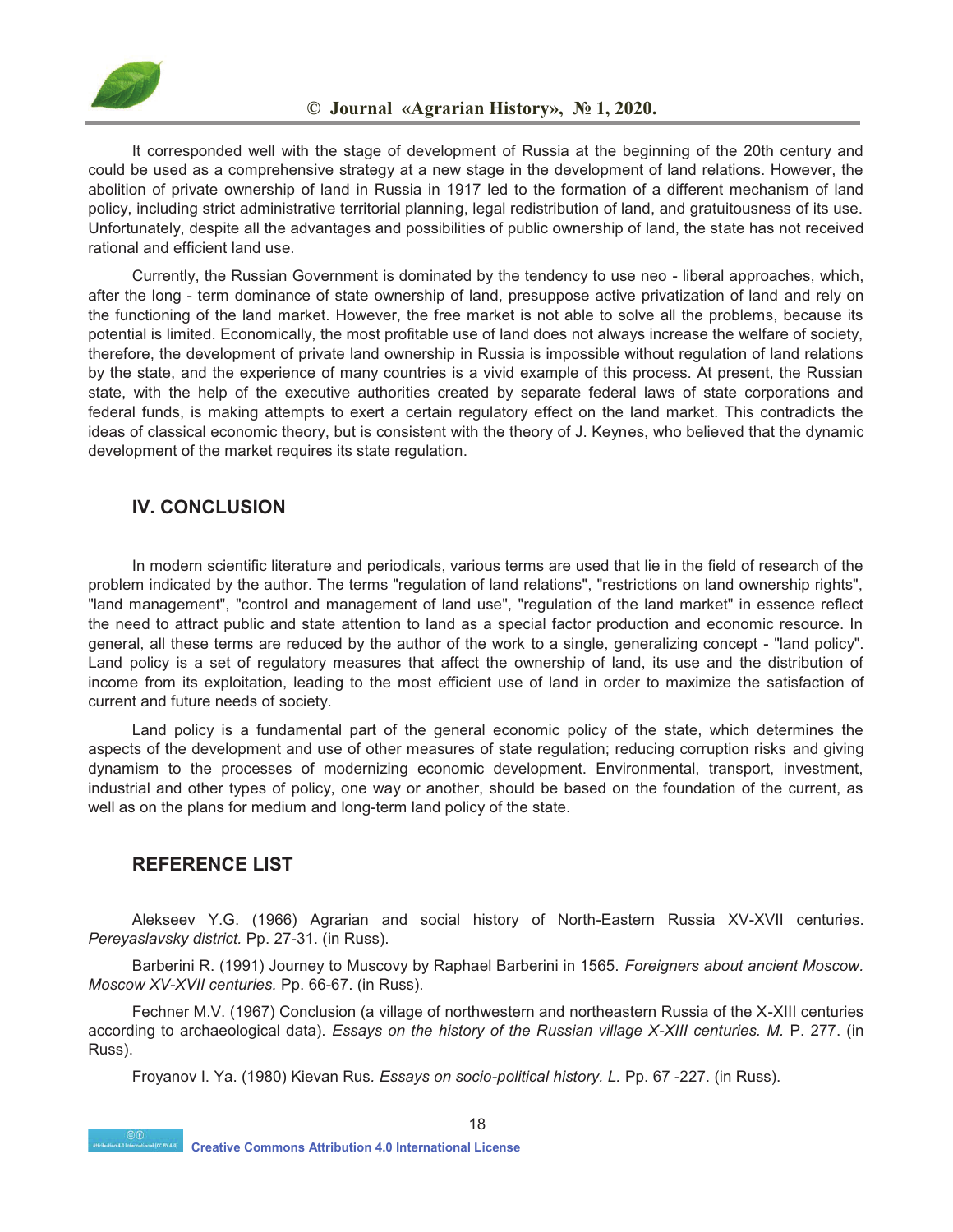

Koretsky V.I. (1967) Zemsky Sobor 1575 and the partial revival of the oprichnina. *Voprosy Istorii. №. 5.* P. 38. (in Russ).

Miller D. (1989) Monumental building as indicator of economic trends in Northern Rus' in the later Kievan and Mongol periods, 1138-1462. *American historical review. Vol. 9. №. 2.* Pp. 366-368. (in Engl).

Margolin S.P. (1949) Armament of the Strelets Troops. Military history collection. *Works of the State Historical Museum. Issue XV.* P. 93. (in Russ).

Shapiro A. L. (1987) The Russian peasantry before enslavement. (XIV-XVI centuries). *L.* Pp. 44-104. (in Russ).

Virginsky V.S., Khoteenkov V.F. (1993) Essays on the history of science and technology from ancient times to the middle of the 15th century. *M.* P. 117. (in Russ).

Zbarazhsky K. (1984) On the state of the Ottoman Empire and its troops. *Ottoman Empire in the first quarter of the 17th century. M. Pp. 150-151. (in Russ).*